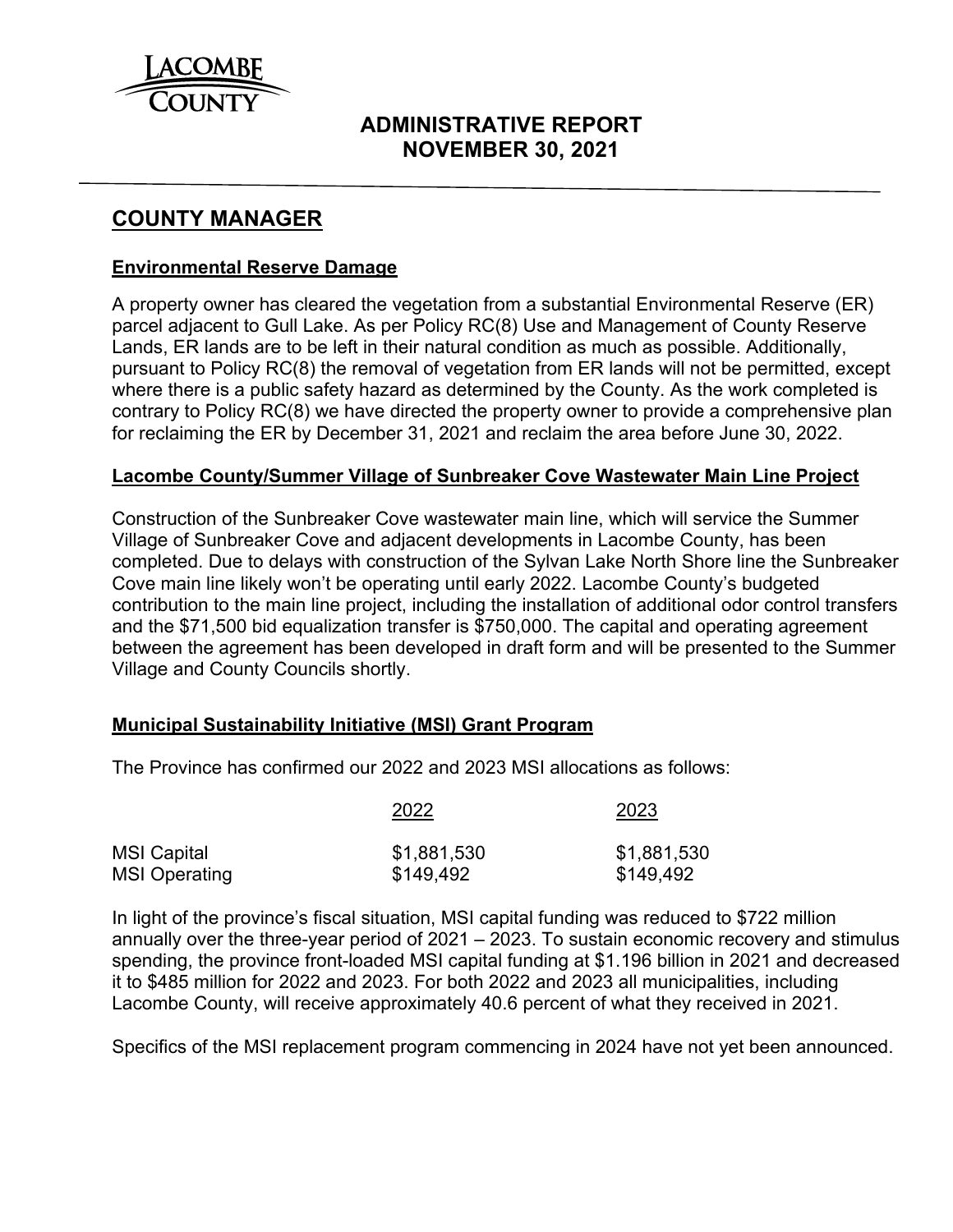

### **Communications**

Media Releases/Online Promotion

- Final election communications
	- o Official results
	- o Organizational meeting results
- Helping to promote job openings (Manager of Ag & Environment, Temporary Community Peace Officer)

Other Communications

- Completed and posted Council pictures and profiles on website
- Working with Ag on promotion of upcoming Ag Seminar (January) with Red Deer County
- Website updates: Restorative Justice page, added info to Emergency Preparedness page to GOA Be Prepared site, all 2022 Council dates have been added, new Economic Development area/Spotlight section
- Christmas advertising (office closures, Christmas remarks ) to be determined.

Communications Action Plan

- Website revamp Update
	- o Should be done majority of department content move in the next couple of weeks

#### **Human Resources**

- Implemented Phase 1 of the new HR software system (HUMI)
- Started the recruitment process for the Manager of Agriculture & Environmental Services position
- Started the recruitment process for a temporary Community Peace Officer (to cover off a temporary vacancy)
- Attended the Alberta Employment Law Update 2021 virtual webinars
- Finalized the County's group benefit premium rates for 2022:

# **PLANNING**

# **Sandy Point RV Resort**

Delta Land Co. Inc. submitted a Construction Completion Certificate (CCC) application for the development of Phase 3B (68 condominium units). After staff inspection, the County determined there were significant deficiencies to reject the CCC application. The noted deficiencies (paving of the trail adjacent to Stage 1, as built drawings for Phases 2, 3A and 3B, and Alberta Environment approval of the dewatering system installed in Phase 3B) need to be addressed before the Developer can make a new application for acceptance of the work for Phase 3B.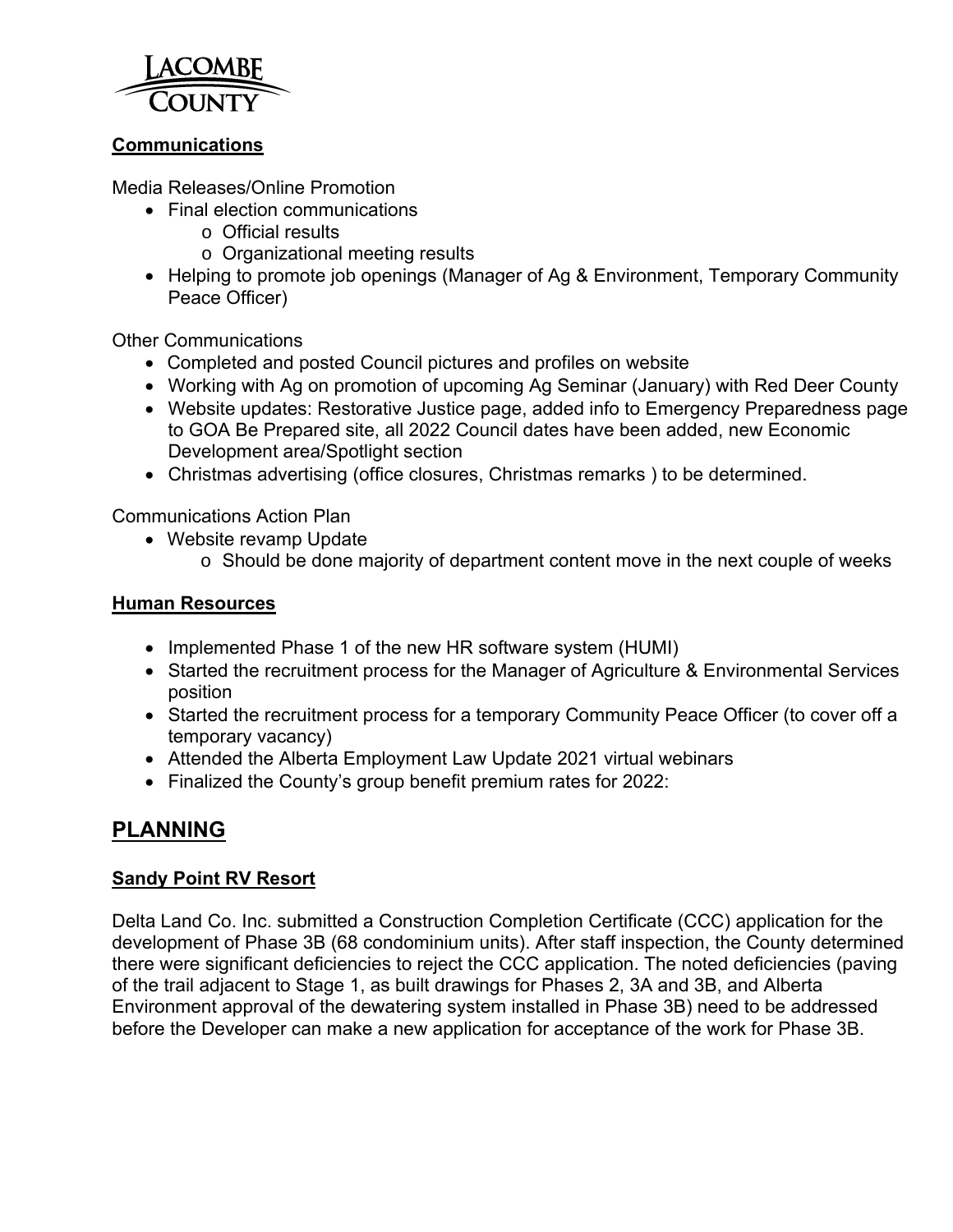

### **North Aspelund expansion (Phase 1)**

Eagle Builders submitted a Final Acceptance Certificate (FAC) application for Phase 1 of the development, which comprised of the expansion to the Eagle Builders north lot. After staff inspection, the County was satisfied that all site improvements outlined in the FAC met County standards. The FAC was issued to the developer, and the remaining security for Phase 1 is being returned.

#### **Milton Area (Berg) Subdivision**

Staff recently conducted an inspection of the Milton Area (Berg) subdivision at the developer's request. Many of the municipal improvements have now been completed such as the paved trail, stormwater pond, and landscaping. The developers, who are residents of the subdivision, had a vision of how they wanted the landscaping to look and worked with staff to come up with a design that exceeded the requirements of the development agreement. This small five lot subdivision has two lots remaining to be sold. One of the last remaining deficiencies will be to pave the internal subdivision road, which the developer plans to complete in the spring of 2022.

#### **The Slopes**

Work on the Slopes water treatment plant continues to progress. The building itself is complete and the installation of the plumbing and instrumentation components within it are also nearing completion. The developer has made this piece of infrastructure a priority as there are homes under construction that will need to be serviced by it before they can be occupied.

#### **Sylvan Lake Land Donation**

Staff have been working to finalize the donation agreement with the Burns for the donation of 19.5 acres of natural area adjacent to Sylvan Lake. The appraisal for the land is finished and the agreement should be completed shortly. The subdivision of the donated lands will be processed as soon as the agreement is signed by all parties.

#### **Compliance**

The unauthorized trailer sign along the QEII Highway near the Blindman River has been removed.

A separate compliance letter has been issued to a landowner for the unauthorized trailer located along the Rainy Creek Road near the Sunbreaker Cove Access. The County does not allow trailer signs; therefore, the signage is unauthorized. The compliance letter requires the trailer sign to be removed by November 19, 2021.

#### **Appeals**

Appeals to the Subdivision & Development Appeal Board are down significantly this year with only one appeal hearing in 2021 compared to four in 2020.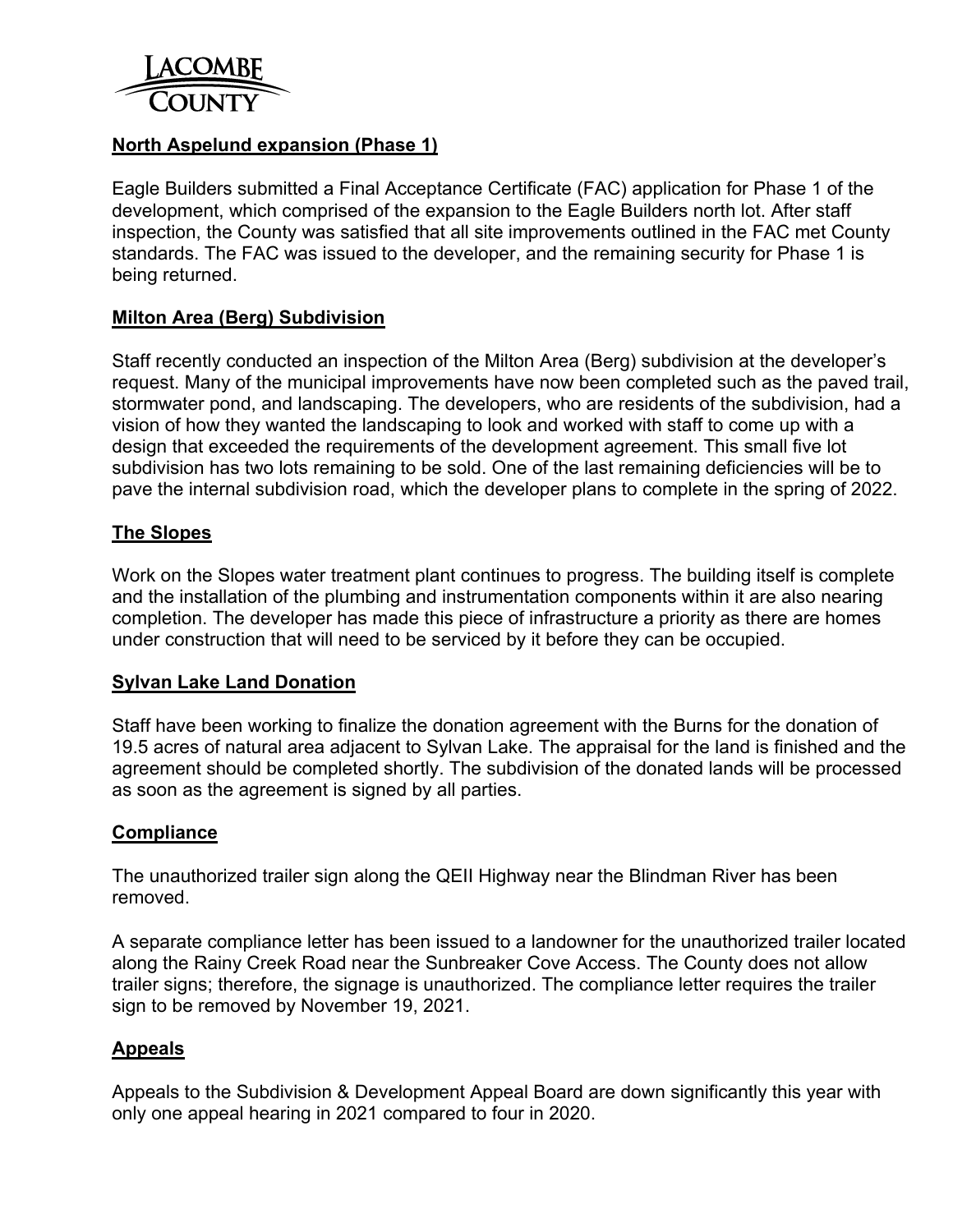

# **Agricultural Business Spotlight**

The name of this feature has been changed slightly to allow for larger operations such as Penner Farm Services and Schippers Canada to be highlighted as well as smaller agricultural businesses. The first feature will be included in the November edition of the County News, with another six agricultural businesses already confirmed in the months to come

### **Business Registry**

The Economic Development Officer is currently compiling information from business files (development permits, supplementary business forms, etc.) and permanent land files as well as partnering with department colleagues and external departments (Agricultural and Assessment Departments) to create a better picture of Lacombe County businesses. This will allow for a much more effective business outreach initiative, which will lead to improved relationships with County business owners and more opportunities to assist in the areas of expansion and future investment.

#### **Guide to Multi-lot Development**

*Multi-Lot Development Proposals: A Guide to the Approval Process has been updated with the* 2022-2024 Long Range Planning Program.

# **CORPORATE SERVICES**

# **General**

- Composite Assessment Review Board Appeals
	- o The County received three non-residential appeals related to the 2021 tax year.
	- o Of the three original complaints, one was recently resolved.
	- $\circ$  Hearings are scheduled for December 1<sup>st</sup> to hear the remaining complaints.
	- o The hearings will be heard by the County's ARB members and will be chaired by a provincial appointed member.
- Annual Tax Sale Auction
	- $\circ$  The County held its annual tax sale auction on November 19<sup>th</sup>. A total of 5 properties were available for sale. Originally 15 parcels were advertised in September.
	- o No one attended the auction.
	- o The next step will be for Council to decide whether the municipality should take title to the properties. This would allow the County to offer the properties for sale by request for proposal.

#### **Assessment**

- 2021 Outstanding Taxes
	- o Staff sent out 525 reminder letters to taxpayers who had not yet paid their outstanding taxes.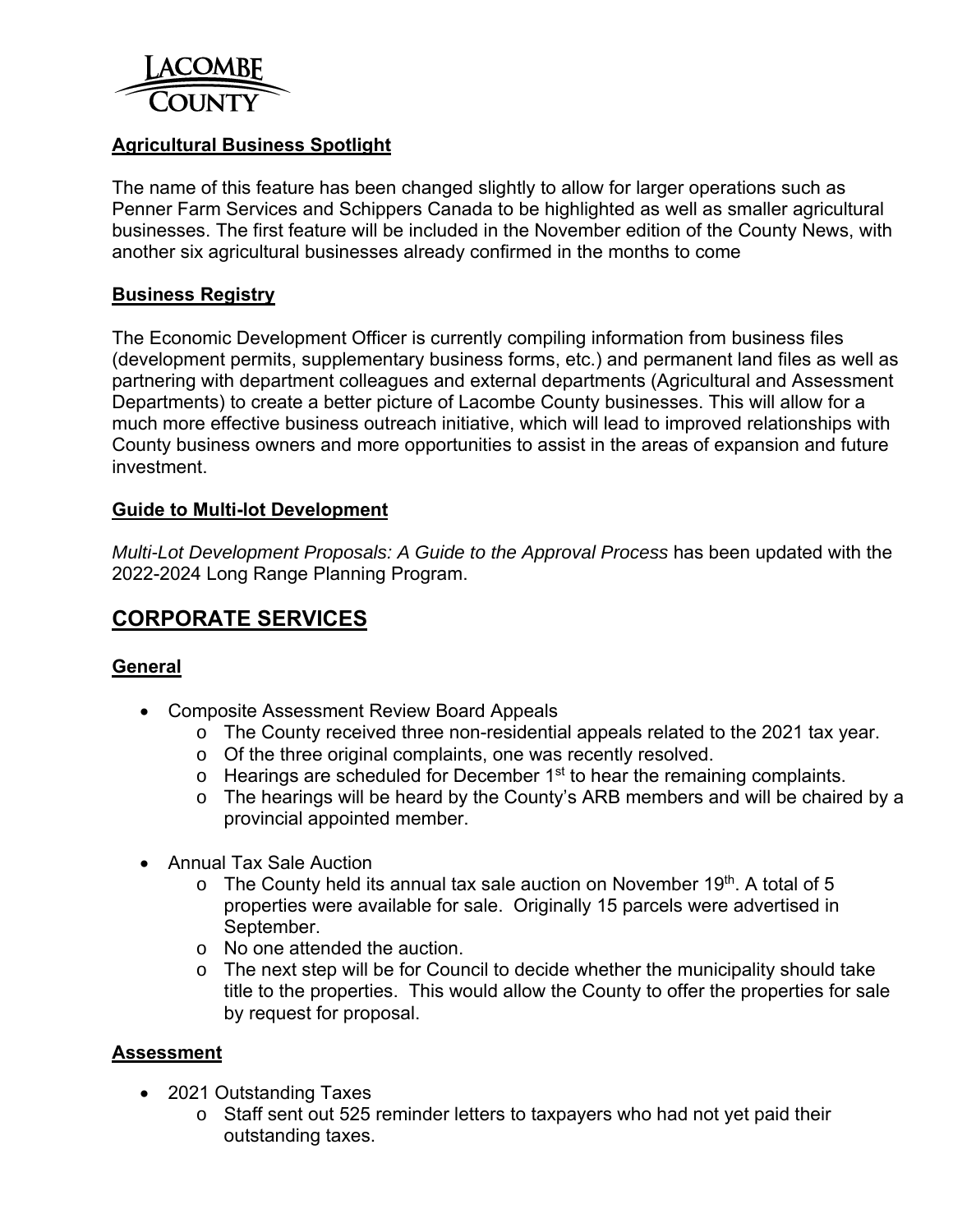

- o One of the unique situations being faced by the County this year is the large number of land sale transactions and the delays at land titles. As a result, many of the 2021 taxes notices ended up in the hands of the vendor for these lots and the new buyers are now only realizing the taxes have not been paid.
- 2022 Assessment Roll
	- o Staff are creating new tax rolls for new subdivisions and developments that took place in 2021.
	- o Staff continue to work assessing new development from 2021.
	- o The County received the 2022 Assessment Year Modifiers. These rates are used to update costing for industrial based assessments. Staff are updating assessments to determine the impact these rates will have on 2022 tax revenue.
	- o Staff are planning for the oilfield annual inspections based on information obtained from 50 Requests for Information (RFI) received earlier this year. The deadline for submitting these RFI's was October 29th
- Designated Industrial Property Appeals
	- o The County's assessor has been seconded to the Province to assist in the current designated industrial property appeal.
	- o Based on information received to date, the parties are preparing for a full hearing with the Land and Property Rights Tribunal. The first step would be a merit hearing.
	- o No date has been set for the merit hearing.
- 2021 Non-Residential Assessment Appeals
	- o Staff are also preparing for the Composite Assessment Review Board Appeals scheduled for December 1<sup>st</sup>.
	- o Staff provided respondent packages to the complainants and are awaiting any rebuttal submissions.

# **Finance**

- Front Counter Staff
	- o Staff have remained busy with day-to-day tasks and covering off during staff absences.
	- o Cross-training in Utilities is underway.
- Payroll
	- o Seasonal layoffs continue, and preparation for year-end work is commencing.
- Finance
	- o The interim budget is complete, and the presentation to Council is on December 3rd.
	- o Staff are scheduling year-end inventory counts for the end of November and mid-December.
	- o A meeting with Auditors is scheduled to plan the 2021 financial audit.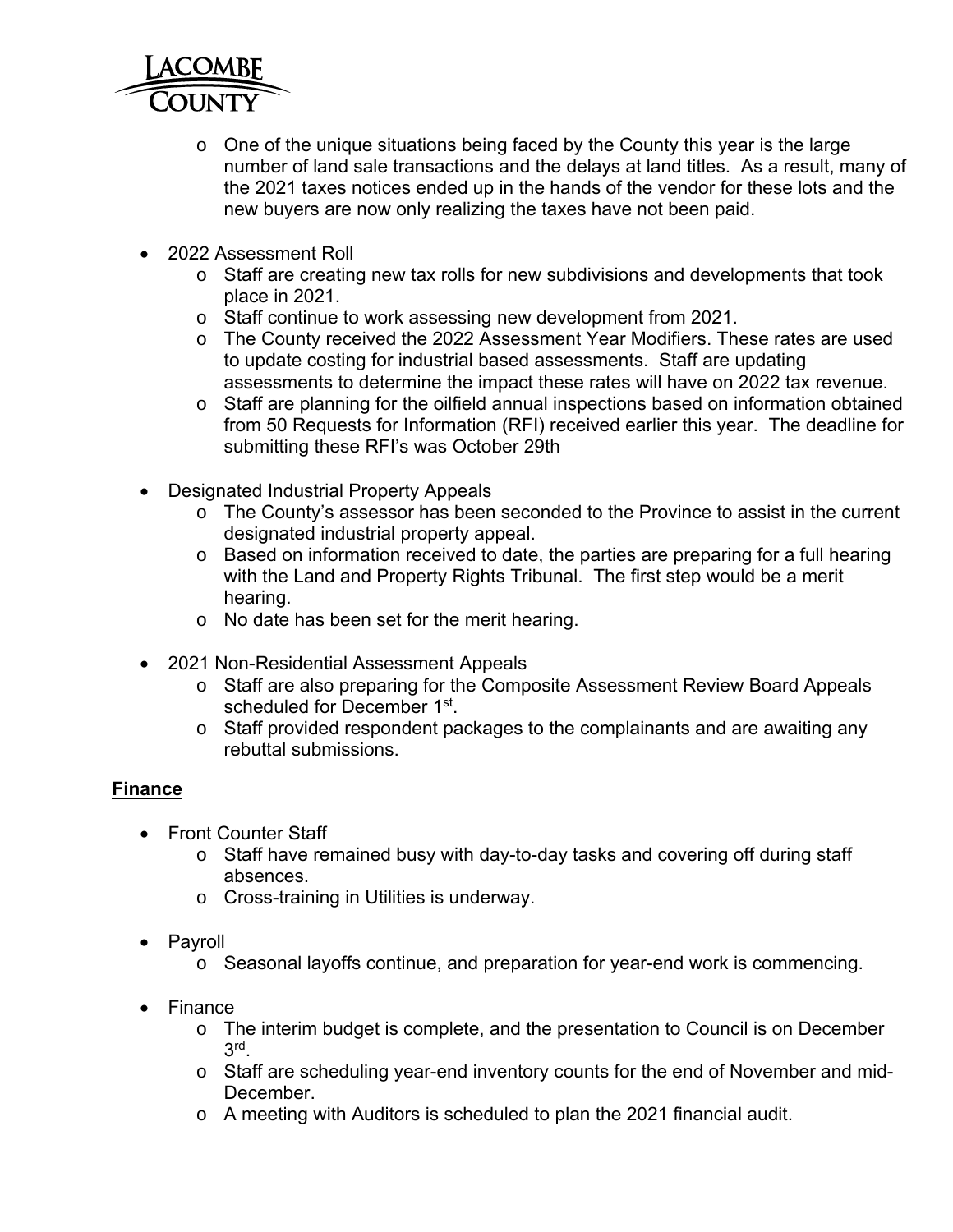

### **Information Technology**

- Cyber Security Maturity Assessment
	- o The I.T. department worked with one of the County's vendors on performing a Cyber Security Maturity Assessment this past month.
	- o The goal of this exercise is to provide a view of the County's current security posture, an objective review of existing security plans and to provide ideas for strategic planning.
	- o Additionally, this process will help I.T. develop tactical directions to further mature and strengthen our security program efforts.
	- o Staff will be meeting with the County's vendor next week to review the findings of the assessment performed.
- Cyber Security Training
	- o I.T. is currently working on the first iteration of the County's cyber security training program for County staff and Council.
	- o Once the training materials are complete, I.T. will be setting up training sessions for each individual business unit and for Council.
	- o Staff intend on beginning this training before year end and continuing on through the early part of 2022.
	- o The goal will be to educate staff and Council on the various cyber threats encountered by organizations, how to recognize them and how to proactively protect themselves from falling prey to an attack.
- Server Room Switch Replacement
	- o As part of I.T.'s ongoing network equipment replacement program, I.T. has purchased two high speed network switches to replace aging switches that transmit data between the County's main data processing server and its connected high-capacity NetApp data storage appliance I.T. installed last year.
	- o This switch replacement will help ensure fast network performance and overall availability.
- Two-Factor Authentication
	- o Within the next couple weeks, I.T. will start enforcing two-factor authentication within the Microsoft Office 365 environment.
	- o Two-factor authentication allows I.T. to require two separate verification methods when County staff and Council attempt to login to Outlook (e-mail), Word, Excel and the various other cloud-based Microsoft products staff use at Lacombe County.
	- $\circ$  Implementing two-factor authentication provides an additional layer of security to the organization as both verification methods must be performed successfully before gaining access to the Office 365 environment.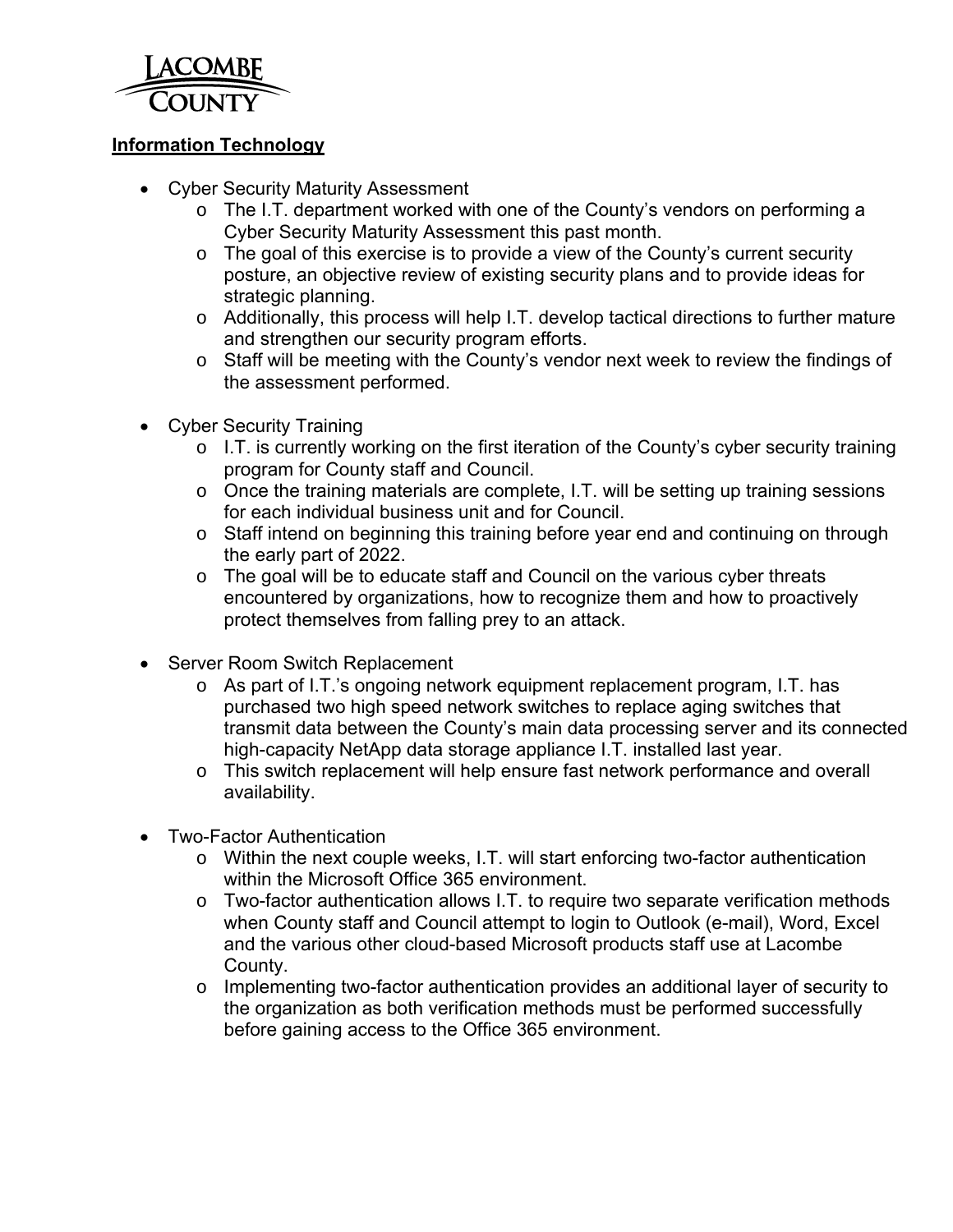

# **OPERATIONS**

### **Public Works Shop**

- Scheduled monthly services and commercial vehicle inspections are complete on heavy equipment and light/heavy duty trucks.
- The new 5500 service truck has finally arrived, is rigged up and in service. Completing the 2021 capital equipment purchases.
- Plow trucks, graders and tractors are ready for the upcoming winter.
- All 2022 capital equipment, with the exception of the two half ton trucks, have been ordered.
- Shop staff continue regular repairs for fire and LRWSC.
- Unit 581, gravel/plow truck, caught fire and was a total loss. It is currently being investigated to determine a cause. We are currently working with our insurance provider on next steps.

# **Maintenance Crews**

- The gravel crews have completed work on CCE7 (C&E Trail). They are currently taking advantage of the weather and are stockpiling from the Crooker Pit to the Clive site.
- The docks at Sunbreaker Cove have been removed and stored for winter.
- 3-way stop signs have been installed at Wilsons's Beach Subdivision.
- Grader operators continue to work on the roads getting them ready for freeze up.
- With the dry conditions, calls regarding washboard have increased.
- Staff continue to work on the traffic count program.
- A wind event caused several trees to come down which required cleanup.

# **Construction**

- Construction is complete on C2352, just waiting on power pole moves. C3841 (off Highway 11 near Red Deer River) has been completed.
- Construction is complete on C3926 (east of Highway 20). 80% of reclamation and 90% of fencing completed.
- Construction is complete on C0401 and C3951 (west of Highway 766) with fencing and reclamation yet to be completed.
- Construction on C2331 (Meston Road) is complete with fencing and reclamation to be completed.
- Construction on C4023 (Posti Road) is complete, with fencing and reclamation still outstanding.

# **Parks**

- Weekly/monthly playground inspections are complete with all sites in good repair.
- Bathrooms and garbage receptacles continue to be checked and maintained weekly.
- Sandy Point is closed for the season. The washrooms will be opened back up to the public when ice fishing season opens.
- Signs along the Trans-Canada Trail have been updated with the new logo.
- Staff is currently reviewing and updating the safe work procedures.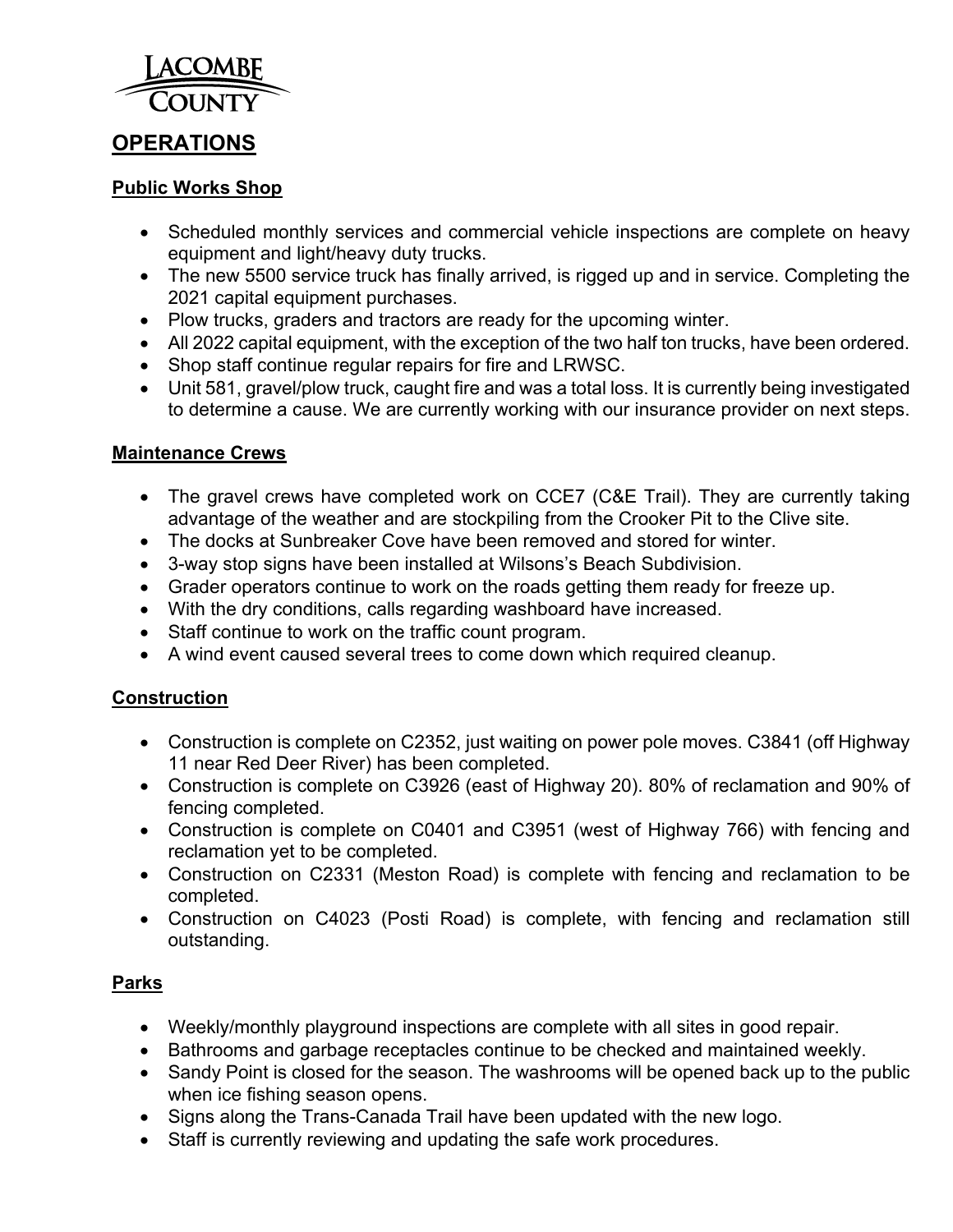

• Staff are preparing an update to the paid parking systems presentation for the upcoming Committee of the Whole meeting.

# **Health and Safety**

- Monthly safety meetings were held for all Operations staff. Safety meetings are now virtual in light of tighter restrictions.
- 2021 OH&S legislation changes have been deferred from September 1 and will come into effect December 1. Changes include Joint Work Site Health and Safety Committee terms of reference revisions, other parties at the worksite modifications and updates to the Incident and Near Miss Investigation and Reporting Administrative Directive, to name a few.
- Action items identified in the 2021 COR Audit has been ongoing and continues into early winter with 11 of the 12 completed to date.
- The third quarter inspection of County building sites is complete, and a report is being prepared for Administration's review.
- Many training sessions have been scheduled and completed as well as catching up on items that were postponed due to COVID. These include confined space, new orientation, first aid and WHMIS.

# **Additional Information**

- All 2021 bridge projects have been completed and have moved into the warranty period. Staff will monitor for deficiencies.
- All 2021 paving projects are complete. Staff are preparing final designs, engaging in landowner discussions and tender preparation for the widening and overlay of the Lockhart Road.
- Can-Traffic looked at the traffic signals at the Aspelund Business Park, it turns out there is a faulty camera which is making the lights default to a standard cycle. This camera is being sent away for repairs, at which time the setting will be fixed.
- CP performed the track infill 'upgrades' on Range Road 27-4, at Hoadley mile 5.28. The new crossing is even worse than before, and the County had to drop the speed to 60km/h. Administration is currently seeking a resolution to the problem.
- We are still working with CP for them to complete their portion of the work to remove stop signs on Twp. Rd. 39-0. Speed reduction signs have been posted. This is an ongoing issue as the railway is being very nitpicky on brushing. There has been a lack of response this month however we will continue to follow up.
- Staff have been reviewing many plans as they relate to development which include Lincoln Ranch, Wilsons Beach Estates, Sandy Point 3B and campground expansion, Palm Cove, Last Hill Golf Course and Eagle Builders FAC storm pond.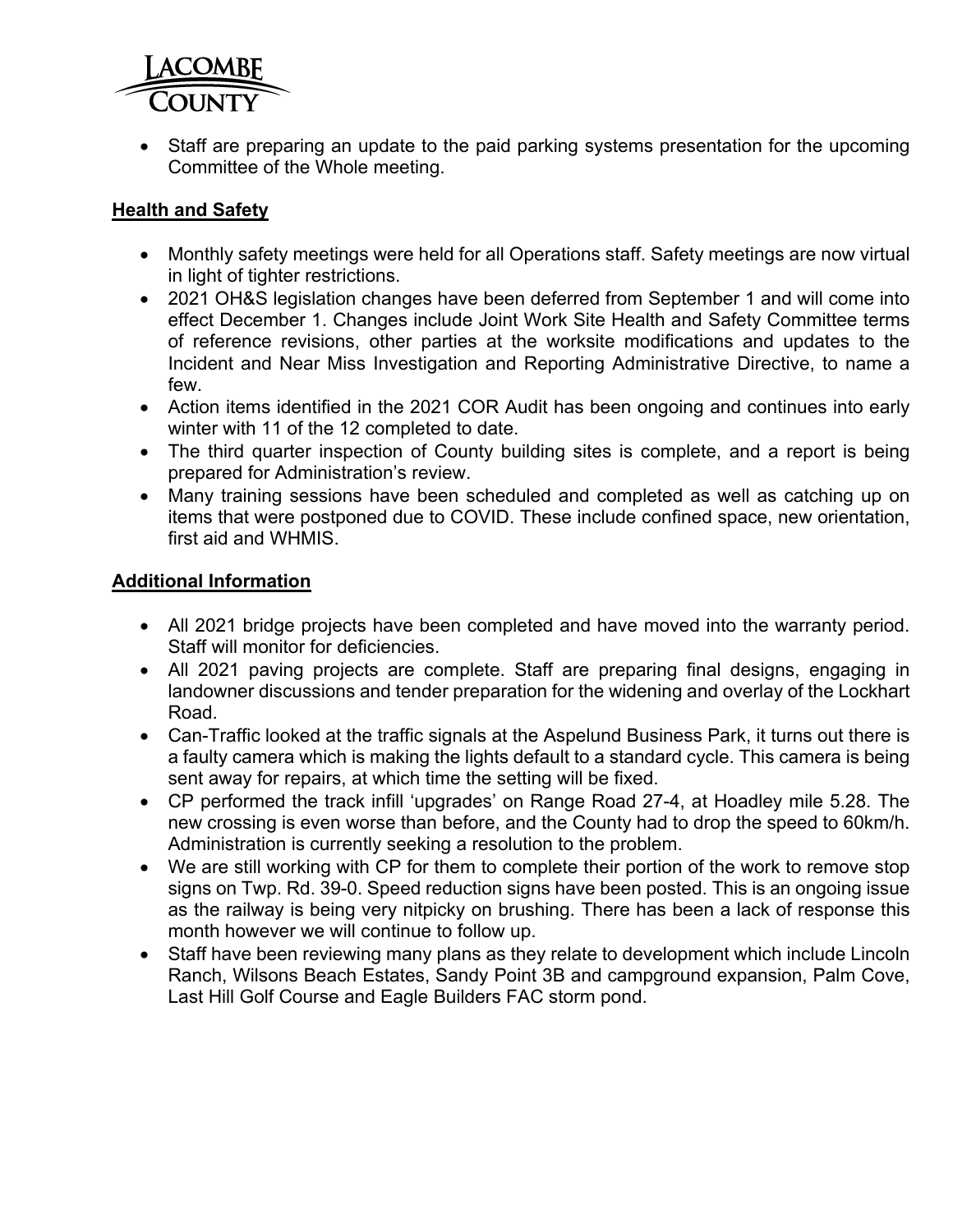

# **COMMUNITY SERVICES**

# **AGRICULTURE**

To date, 27 grain bag rolls have been wrapped and delivered to the Prentiss Waste Transfer Site for delivery to the Agriculture Plastic Recycling Center. Twine bag collection continues to increase with weekly pickups from satellite waste transfer sites to the Prentiss site.

#### **Alberta Severe Weather Management Society**

Agriculture Services has been in contact with the Alberta Severe Weather Management Society which administers the Alberta Hail Suppression Project. The manager of Agriculture and Environmental Services has been in correspondence with Todd Klapak, President of the Alberta Severe Weather Management Society, requesting additional information regarding hail suppression in Central Alberta.

#### **Upcoming Extension Activities**

January 12, 2022: Agricultural Excellence – Securing your Farm and Future

Lacombe County, Red Deer County, MacDougall Wealth Management Group, and Nation Bank Financial Wealth Management are partnering together to host this online event.

Some topics include:

- o Agriculture Economics in 2022
- o The transition of farming operations and land ownership
- o Farm estate planning concepts and considerations

March 15, 2022: Marketing your Product for the First Time

Lacombe County and Alchemy Communication out of Calgary are partnering to host "Marketing a Product for the First time" (title subject to change). It will be open discussion-based, questions, and framework to support the workshop. Landowners can apply this directly to their businesses. This will be a Zoom Webinar with an Eventbrite registration format. There is potential for a second webinar called "Elevating your Brand – Top 10 Ways to be Top of Mind."

#### **ENVIRONMENT**

The Parlby Lake Dam Consequence Classification report was received from Kerr Wood Leidal and it found the dam consequence classification to be "low". The report will be submitted to Alberta Environment and Parks in an attempt to have the dam reclassified as a "low" consequence rather than "significant".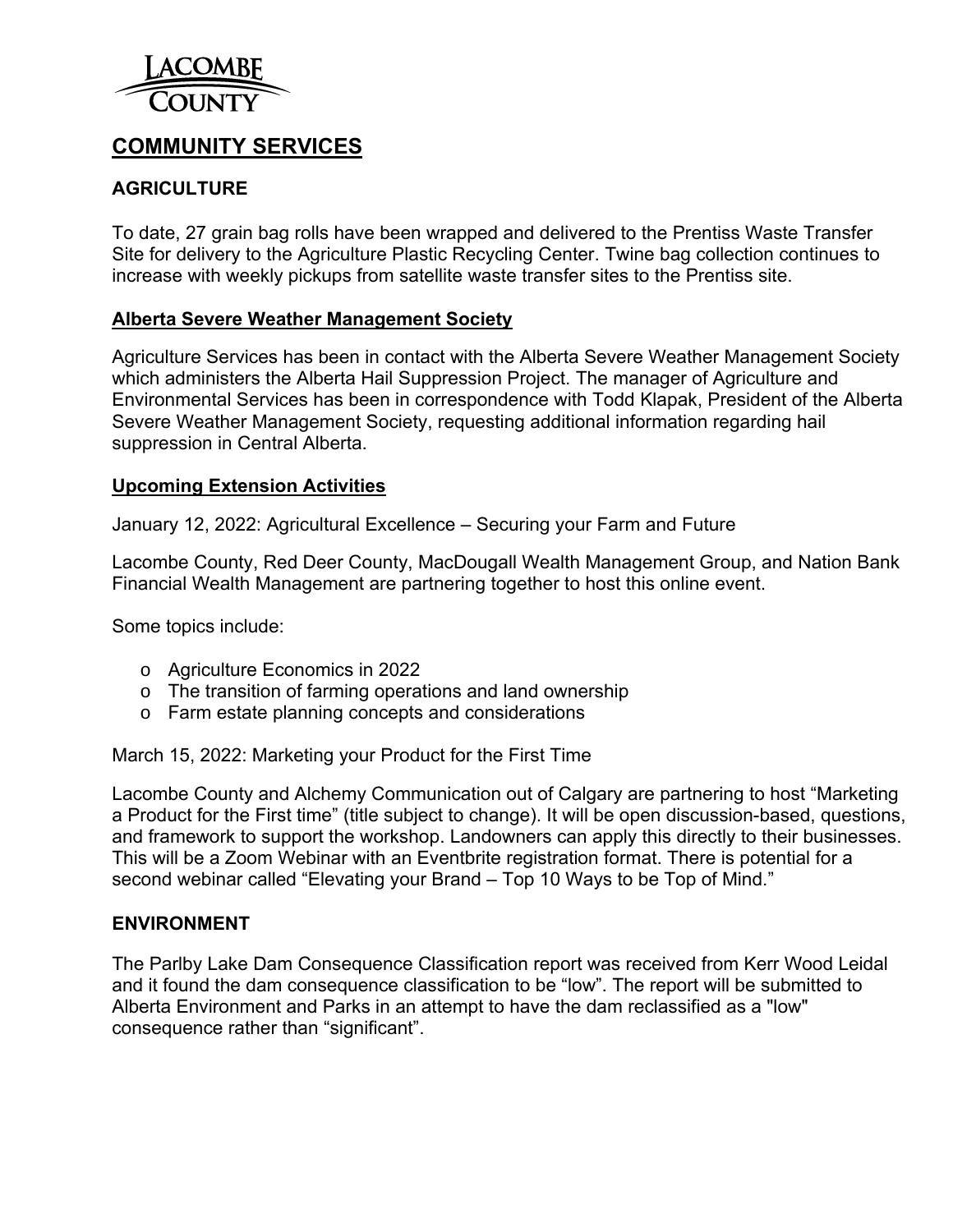

# **CPO SERVICES**

### **October**

| Occurrence         | Road Use Agreements      | Community    | Lacombe                 | Communities             |  |
|--------------------|--------------------------|--------------|-------------------------|-------------------------|--|
| Reports            |                          | <b>Hours</b> | County                  |                         |  |
|                    | <b>Travis MJ Permits</b> | Required     | <b>Citations Issued</b> | <b>Citations Issued</b> |  |
| County 33          | 208                      | 98           | 29                      |                         |  |
|                    | Planning &               | Community    | Written                 | Written                 |  |
| Comm <sub>.6</sub> | Development              | <b>Hours</b> | Warnings                | Warnings                |  |
|                    | <b>Occurrences</b>       | Completed    | 32                      | 10                      |  |
| SRO <sub>9</sub>   |                          | 58.5         |                         |                         |  |

### **Peace Officer Highlights**

In October, officers dealt with several files including restricted access to road allowances by adjacent landowners, speeding vehicles, passing school buses while stopped with lights flashing, dumping of oil on county roads (food truck fryer), speed signs in Rosedale being removed, and an impersonation file relating to a traffic stop (RCMP Involved & Warrants issued). Officers were also involved in an RCMP Stop Check near Morningside and providing traffic safety for a cattle move on Rainy Creek Road.

Our School Resource Officer (SRO) has been busy building relationships with students through in-class presentations and by being a presence in and around our schools. Presentations on pedestrian and rail safety were a few of the topics covered in classrooms this month. CPO Services was invited to conduct a CPTED on the MEGlobal Athletic Park, adjacent to the Lacombe Composite Highschool. Our SRO and Manager of CPO Services met with Fred and Dita Knip to provide crime prevention tips and recommendations in response to a recent vandalism case spurred on by TikTok.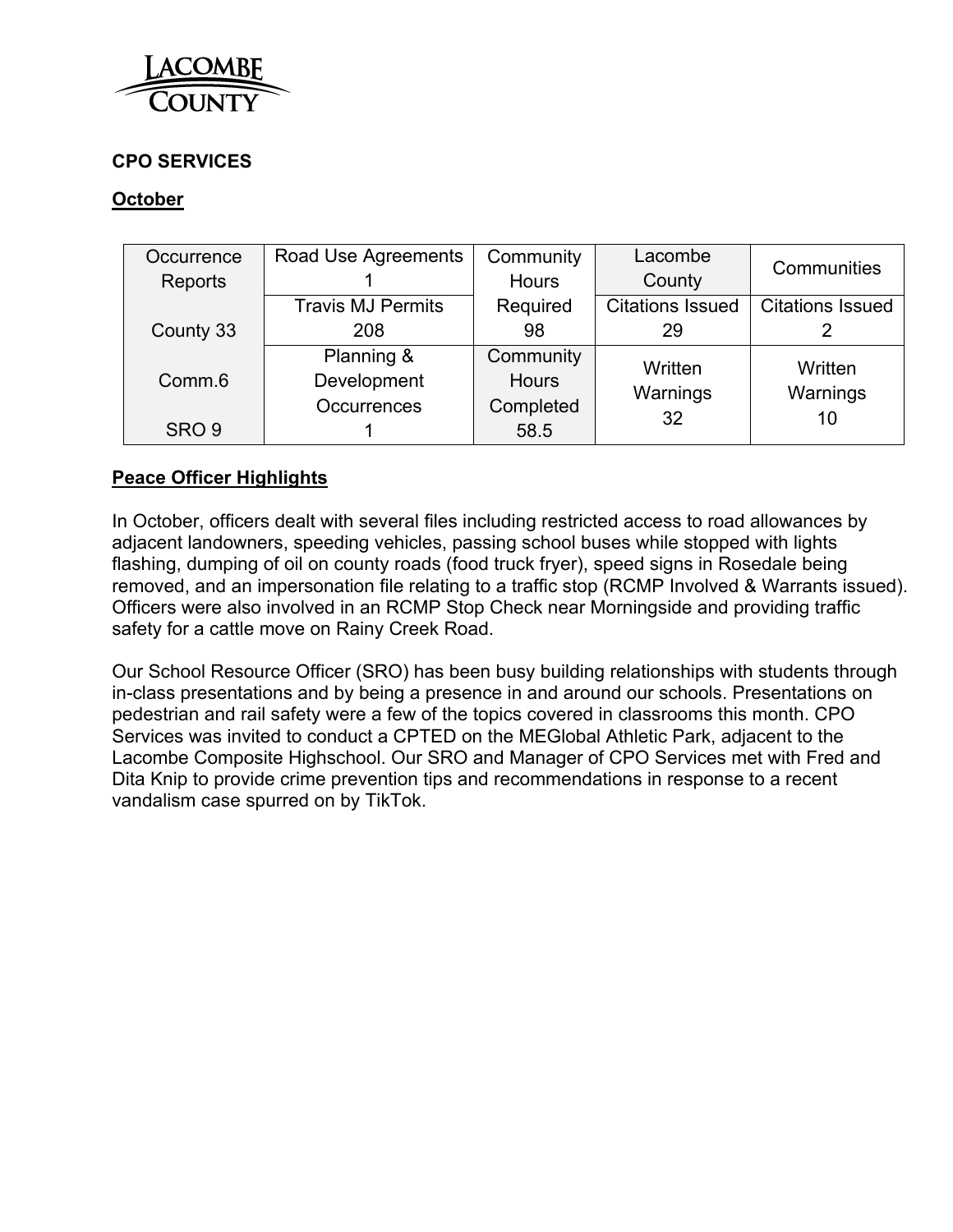

### **FIRE**

### **Incidents**

| <b>ALIX</b>                                 |                              |                | <b>BENTLEY</b>           | <b>BLACKFALDS</b>             |                      | <b>CLIVE</b>             |                | <b>ECKVILLE</b>                |                | <b>LACOMBE</b> |      | <b>TOTAL</b> |  |
|---------------------------------------------|------------------------------|----------------|--------------------------|-------------------------------|----------------------|--------------------------|----------------|--------------------------------|----------------|----------------|------|--------------|--|
| Village                                     | County                       | Town           | County                   | County                        | Village              | County                   | Town           | County                         | City           | County         | Muni | County       |  |
| 7                                           | 9                            | $\overline{2}$ | 8                        | $\overline{2}$                | $\Omega$             | 9                        | 6              | 3                              | 31             | 11             | 46   | 42           |  |
| 16<br>10                                    |                              |                | $\overline{2}$           | 9<br>9                        |                      | 42                       |                | 88                             |                |                |      |              |  |
|                                             | Largest Type<br>Largest Type |                | Largest Type             |                               | Largest Type         | Largest Type             |                | Largest Type                   |                | Largest Type   |      |              |  |
| <b>EMS Assist</b>                           |                              |                | <b>Vehicle Collision</b> |                               |                      | <b>Vehicle Collision</b> | Alarms Ringing |                                | Alarms Ringing |                |      |              |  |
|                                             |                              |                |                          |                               |                      |                          |                |                                |                |                |      |              |  |
| <b>Fire Permits</b><br><b>Current Month</b> |                              | 69             | <b>Fireworks Permit</b>  |                               | <b>Current Month</b> |                          |                |                                |                |                |      |              |  |
| Year to Date                                |                              | 1145           |                          |                               |                      | Year to Date             |                |                                | 29             |                |      |              |  |
|                                             |                              |                |                          |                               |                      |                          |                |                                |                |                |      |              |  |
|                                             | Monthly Invoice<br>Total     |                | 21                       | New Policy<br><b>Invoices</b> |                      | 1                        |                | <b>Total Invoice</b><br>Amount |                | \$46,817.50    |      |              |  |

# **Activities**

In September, a series of NFPA 1002 pump operator courses were conducted that members from Bentley, Clive, Alix and, Eckville participated in. We are still awaiting final marks, but this course should see 8 members certified as Pump Operators and an additional 2 certified as Driver/Operators. Additionally, another 16 members completed an air brakes course, all of which greatly increases our capabilities across the County.

# **EMERGENCY MANAGEMENT ACTIVITIES**

Emergency Management staff kicked off planning for a county-wide full-scale exercise in 2022. This exercise will take place in participation with our entire LREMP partnership and will likely be the largest full-scale exercise we've ever delivered. This exercise is being planned almost entirely with internal LREMP staff and includes some pre-work being done by a NAIT Emergency Management student.

# **UTILITIES**

# **General**

Lacombe County's residential water meter provider, Neptune, has recently released a new style of meter called the Mach 10. This new water meter is being tested at a "challenging conditions" location in the Hamlet of Mirror. This new style of water meter will become the industry standard in the next few years. It's lighter and smaller with no moving parts, rated for 175 psi, ultrasonic technology, it can withstand temps of -10 $\degree$ C to 65 $\degree$ C, new 20-year battery life technology, and no